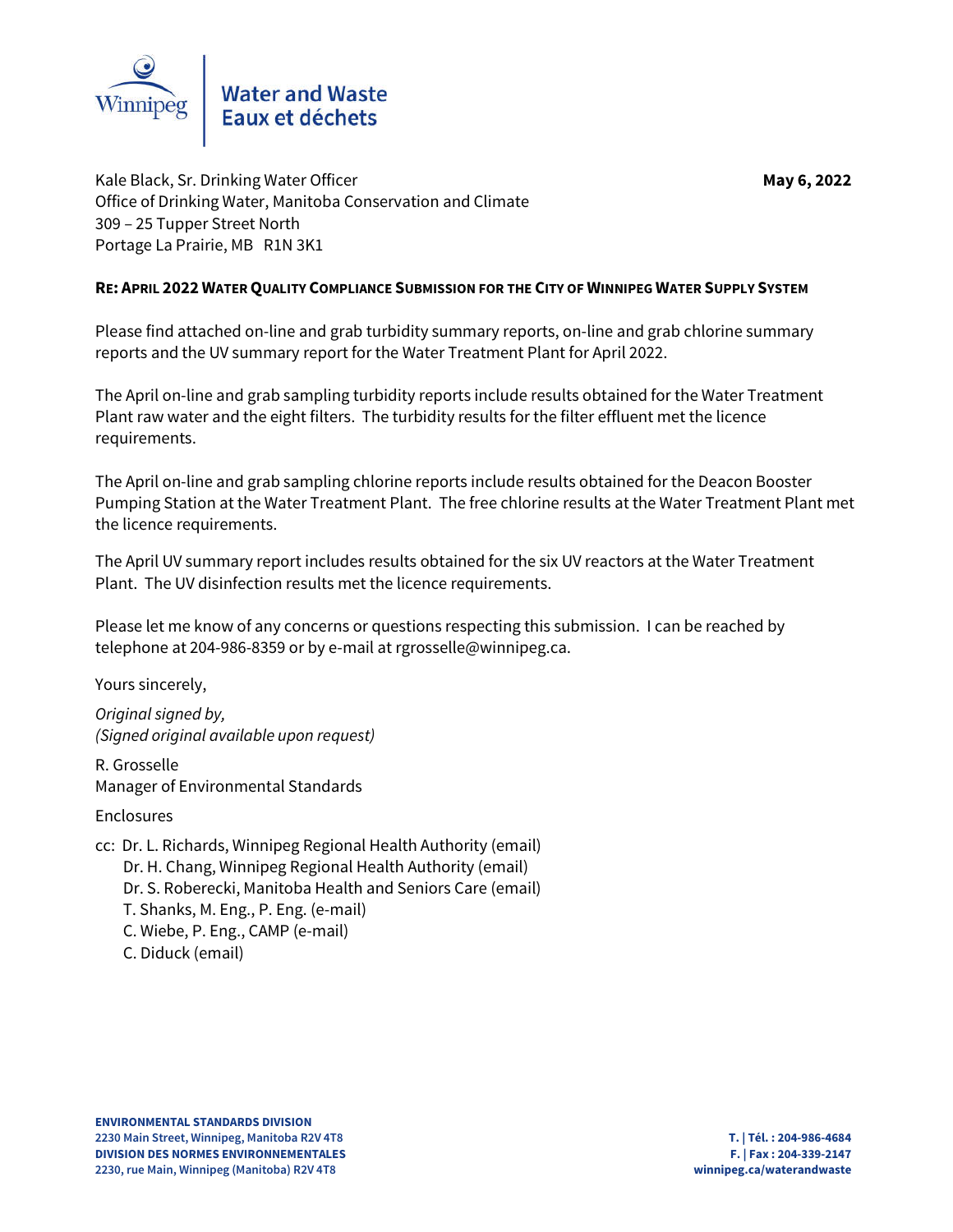

# **CITY OF WINNIPEG** WATER WATER WATER MANUSCRIPT WATER System Code: 252.00

WATER AND WASTE DEPARTMENT

### WATER SERVICES

|--|

|                                                     |                                                                                                                                            | April 2022 Turbidity (NTU) |      |                                   |      |                                   | \  EI\  \E/\  WEN    E/\ \   V \DID     V \E  \E  WON  V \   V \E  V \ |                                   |      |                                   |           |                                  |      |                                   |      |                                   |      |                                   |
|-----------------------------------------------------|--------------------------------------------------------------------------------------------------------------------------------------------|----------------------------|------|-----------------------------------|------|-----------------------------------|------------------------------------------------------------------------|-----------------------------------|------|-----------------------------------|-----------|----------------------------------|------|-----------------------------------|------|-----------------------------------|------|-----------------------------------|
|                                                     |                                                                                                                                            | Raw                        |      | Filter #1                         |      | Filter #2                         |                                                                        | Filter #3                         |      | Filter #4                         |           | Filter #5                        |      | Filter #6                         |      | Filter #7                         |      | Filter #8                         |
|                                                     | Date                                                                                                                                       | Avg                        | Avg  | Max                               | Avg  | Max                               | Avg                                                                    | Max                               | Avg  | Max                               | Avg       | Max                              | Avg  | Max                               | Avg  | Max                               | Avg  | Max                               |
|                                                     | 1/04/2022                                                                                                                                  | 0.56                       | 0.03 | 0.07                              | 0.06 | 0.08                              | 0.03                                                                   | 0.06                              | 0.03 | 0.06                              | OL        | OL                               | 0.00 | 0.04                              | 0.04 | 0.07                              | 0.03 | 0.08                              |
|                                                     | 2/04/2022                                                                                                                                  | 0.58                       | 0.03 | 0.06                              | 0.06 | 0.08                              | 0.03                                                                   | 0.05                              | 0.04 | 0.06                              | <b>OL</b> | <b>OL</b>                        | 0.00 | 0.04                              | 0.04 | 0.07                              | 0.04 | 0.08                              |
|                                                     | 3/04/2022                                                                                                                                  | 0.59                       | 0.03 | 0.06                              | 0.06 | 0.09                              | 0.03                                                                   | 0.06                              | 0.04 | 0.07                              | OL        | OL                               | 0.00 | 0.03                              | 0.04 | 0.08                              | 0.04 | 0.07                              |
|                                                     | 4/04/2022                                                                                                                                  | 0.60                       | 0.03 | 0.06                              | 0.05 | 0.09                              | 0.03                                                                   | 0.06                              | 0.04 | 0.07                              | <b>OL</b> | OL                               | 0.00 | 0.03                              | 0.04 | 0.09                              | 0.04 | 0.08                              |
|                                                     | 5/04/2022                                                                                                                                  | 0.59                       | 0.04 | 0.05                              | 0.06 | 0.11                              | 0.03                                                                   | 0.08                              | 0.03 | 0.07                              | OL        | OL                               | 0.01 | 0.04                              | 0.04 | 0.09                              | 0.05 | 0.10                              |
|                                                     | 6/04/2022                                                                                                                                  | 0.61                       | 0.04 | 0.09                              | 0.06 | 0.10                              | 0.04                                                                   | 0.07                              | 0.03 | 0.07                              | <b>OL</b> | OL                               | 0.01 | 0.05                              | 0.05 | 0.09                              | 0.04 | 0.11                              |
|                                                     | 7/04/2022                                                                                                                                  | 0.61                       | 0.04 | 0.07                              | 0.06 | 0.08                              | 0.04                                                                   | 0.07                              | 0.04 | 0.08                              | OL        | OL                               | 0.01 | 0.03                              | 0.05 | 0.08                              | 0.05 | 0.09                              |
|                                                     | 8/04/2022                                                                                                                                  | 0.62                       | 0.04 | 0.08                              | 0.07 | 0.10                              | 0.03                                                                   | 0.07                              | 0.04 | 0.06                              | <b>OL</b> | OL                               | 0.01 | 0.04                              | 0.04 | 0.08                              | 0.05 | 0.10                              |
|                                                     | 9/04/2022                                                                                                                                  | 0.64                       | 0.04 | 0.08                              | 0.06 | 0.10                              | 0.03                                                                   | 0.07                              | 0.04 | 0.07                              | OL        | OL                               | 0.00 | 0.02                              | 0.04 | 0.08                              | 0.06 | 0.08                              |
|                                                     | 10/04/2022                                                                                                                                 | 0.65                       | 0.04 | 0.06                              | 0.06 | 0.10                              | 0.03                                                                   | 0.08                              | 0.04 | 0.07                              | <b>OL</b> | OL                               | 0.01 | 0.04                              | 0.04 | 0.08                              | 0.06 | 0.10                              |
|                                                     | 11/04/2022                                                                                                                                 | 0.67                       | 0.04 | 0.07                              | 0.06 | 0.11                              | 0.04                                                                   | 0.05                              | 0.04 | 0.07                              | OL        | OL                               | 0.01 | 0.04                              | 0.04 | 0.06                              | 0.06 | 0.11                              |
|                                                     | 12/04/2022                                                                                                                                 | 0.73                       | 0.04 | 0.07                              | 0.06 | 0.08                              | 0.03                                                                   | 0.07                              | 0.04 | 0.07                              | <b>OL</b> | OL                               | 0.01 | 0.04                              | 0.05 | 0.09                              | 0.06 | 0.11                              |
|                                                     | 13/04/2022                                                                                                                                 | 0.68                       | 0.04 | 0.07                              | 0.07 | 0.10                              | 0.04                                                                   | 0.07                              | 0.04 | 0.05                              | OL        | OL                               | 0.01 | 0.04                              | 0.04 | 0.09                              | 0.06 | 0.22                              |
|                                                     | 14/04/2022                                                                                                                                 | 0.68                       | 0.04 | 0.06                              | 0.06 | 0.10                              | 0.03                                                                   | 0.07                              | 0.04 | 0.07                              | <b>OL</b> | OL                               | 0.00 | 0.04                              | 0.04 | 0.08                              | 0.07 | 0.09                              |
|                                                     | 15/04/2022                                                                                                                                 | 0.68                       | 0.03 | 0.08                              | 0.06 | 0.10                              | 0.04                                                                   | 0.09                              | 0.04 | 0.07                              | OL        | OL                               | 0.00 | 0.02                              | 0.04 | 0.08                              | 0.08 | 0.12                              |
|                                                     | 16/04/2022                                                                                                                                 | 0.68                       | 0.04 | 0.06                              | 0.07 | 0.12                              | 0.04                                                                   | 0.09                              | 0.04 | 0.09                              | <b>OL</b> | OL                               | 0.01 | 0.03                              | 0.04 | 0.09                              | 0.08 | 0.13                              |
|                                                     | 17/04/2022                                                                                                                                 | 0.66                       | 0.04 | 0.08                              | 0.07 | 0.09                              | 0.04                                                                   | 0.09                              | 0.04 | 0.07                              | OL        | OL                               | 0.01 | 0.03                              | 0.05 | 0.06                              | 0.08 | 0.13                              |
|                                                     | 18/04/2022                                                                                                                                 | 0.64                       | 0.04 | 0.07                              | 0.07 | 0.11                              | 0.04                                                                   | 0.08                              | 0.05 | 0.06                              | <b>OL</b> | OL                               | 0.00 | 0.03                              | 0.04 | 0.08                              | 0.08 | 0.11                              |
|                                                     | 19/04/2022                                                                                                                                 | 0.63                       | 0.04 | 0.05                              | 0.06 | 0.11                              | 0.04                                                                   | 0.08                              | 0.04 | 0.07                              | OL        | OL                               | 0.00 | 0.02                              | 0.04 | 0.09                              | 0.10 | 0.17                              |
|                                                     | 20/04/2022                                                                                                                                 | 0.64                       | 0.04 | 0.07                              | 0.07 | 0.10                              | 0.04                                                                   | 0.07                              | 0.04 | 0.09                              | <b>OL</b> | OL                               | 0.01 | 0.04                              | 0.05 | 0.09                              | 0.10 | 0.14                              |
|                                                     | 21/04/2022                                                                                                                                 | 0.68                       | 0.04 | 0.08                              | 0.07 | 0.11                              | 0.04                                                                   | 0.06                              | 0.04 | 0.07                              | OL        | OL                               | 0.01 | 0.05                              | 0.05 | 0.10                              | 0.09 | 0.15                              |
|                                                     | 22/04/2022                                                                                                                                 | 0.70                       | 0.04 | 0.08                              | 0.07 | 0.09                              | 0.04                                                                   | 0.12                              | 0.04 | 0.06                              | <b>OL</b> | <b>OL</b>                        | 0.03 | 0.09                              | 0.06 | 0.08                              | 0.07 | 0.12                              |
|                                                     | 23/04/2022                                                                                                                                 | 0.70                       | 0.04 | 0.07                              | 0.07 | 0.11                              | 0.04                                                                   | 0.08                              | 0.05 | 0.11                              | OL        | OL                               | 0.04 | 0.07                              | 0.05 | 0.09                              | 0.04 | 0.05                              |
|                                                     | 24/04/2022                                                                                                                                 | 0.72                       | 0.04 | 0.06                              | 0.07 | 0.11                              | 0.04                                                                   | 0.08                              | 0.04 | 0.07                              | <b>OL</b> | <b>OL</b>                        | 0.04 | 0.06                              | 0.05 | 0.09                              | 0.04 | 0.07                              |
|                                                     | 25/04/2022                                                                                                                                 | 0.76                       | 0.04 | 0.06                              | 0.07 | 0.11                              | 0.03                                                                   | 0.07                              | 0.04 | 0.07                              | OL        | OL                               | 0.03 | 0.07                              | 0.05 | 0.10                              | 0.04 | 0.07                              |
|                                                     | 26/04/2022                                                                                                                                 | 0.78                       | 0.04 | 0.06                              | 0.07 | 0.11                              | 0.04                                                                   | 0.10                              | 0.04 | 0.08                              | <b>OL</b> | <b>OL</b>                        | 0.03 | 0.07                              | 0.06 | 0.07                              | 0.04 | 0.08                              |
|                                                     | 27/04/2022                                                                                                                                 | 0.76                       | 0.04 | 0.06                              | 0.08 | 0.09                              | 0.04                                                                   | 0.07                              | 0.04 | 0.10                              | OL        | OL                               | 0.03 | 0.06                              | 0.07 | 0.09                              | 0.04 | 0.07                              |
|                                                     | 28/04/2022                                                                                                                                 | 0.76                       | 0.05 | 0.09                              | 0.08 | 0.12                              | 0.05                                                                   | 0.12                              | 0.05 | 0.07                              | <b>OL</b> | OL                               | 0.03 | 0.07                              | 0.07 | 0.11                              | 0.04 | 0.09                              |
|                                                     | 29/04/2022                                                                                                                                 | 0.76                       | 0.05 | 0.11                              | 0.09 | 0.13                              | 0.05                                                                   | 0.18                              | 0.05 | 0.10                              | OL        | OL                               | 0.03 | 0.05                              | 0.07 | 0.11                              | 0.05 | 0.08                              |
|                                                     | 30/04/2022                                                                                                                                 | 0.75                       | 0.06 | 0.09                              | 0.09 | 0.14                              | 0.05                                                                   | 0.14                              | 0.05 | 0.11                              | <b>OL</b> | OL                               | 0.04 | 0.09                              | 0.07 | 0.13                              | 0.04 | 0.09                              |
| Compliance with Turbidity Standard, C = B/A X 100%: | Total Number of Measurements Taken, A:<br>Turbidity Standard for Monitoring Location (NTU):<br>Number of Measurements Meeting Standard, B: | OL=Offline                 |      | 12964<br>0.3<br>12964<br>100.000% |      | 13218<br>0.3<br>13218<br>100.000% |                                                                        | 13898<br>0.3<br>13898<br>100.000% |      | 14263<br>0.3<br>14263<br>100.000% |           | 0<br>0.3<br>$\Omega$<br>100.000% |      | 13523<br>0.3<br>13523<br>100.000% |      | 14656<br>0.3<br>14656<br>100.000% |      | 16215<br>0.3<br>16215<br>100.000% |

File Path: N:\Water Treatment Branch\Administration\Reports\Regulatory Submissions\Turbidity\2022\04-April

```
Submitted By (Print): Bubmitted By (Print): Signature: Bubmitted By (Print): Bubmitted By (Print): Bubmitted By (Print): Bubmitted By (Print): Bubmitted By (Print): Bubmitted By (Print): Bubmitted By (Prin
```
Original signed by D.Merredew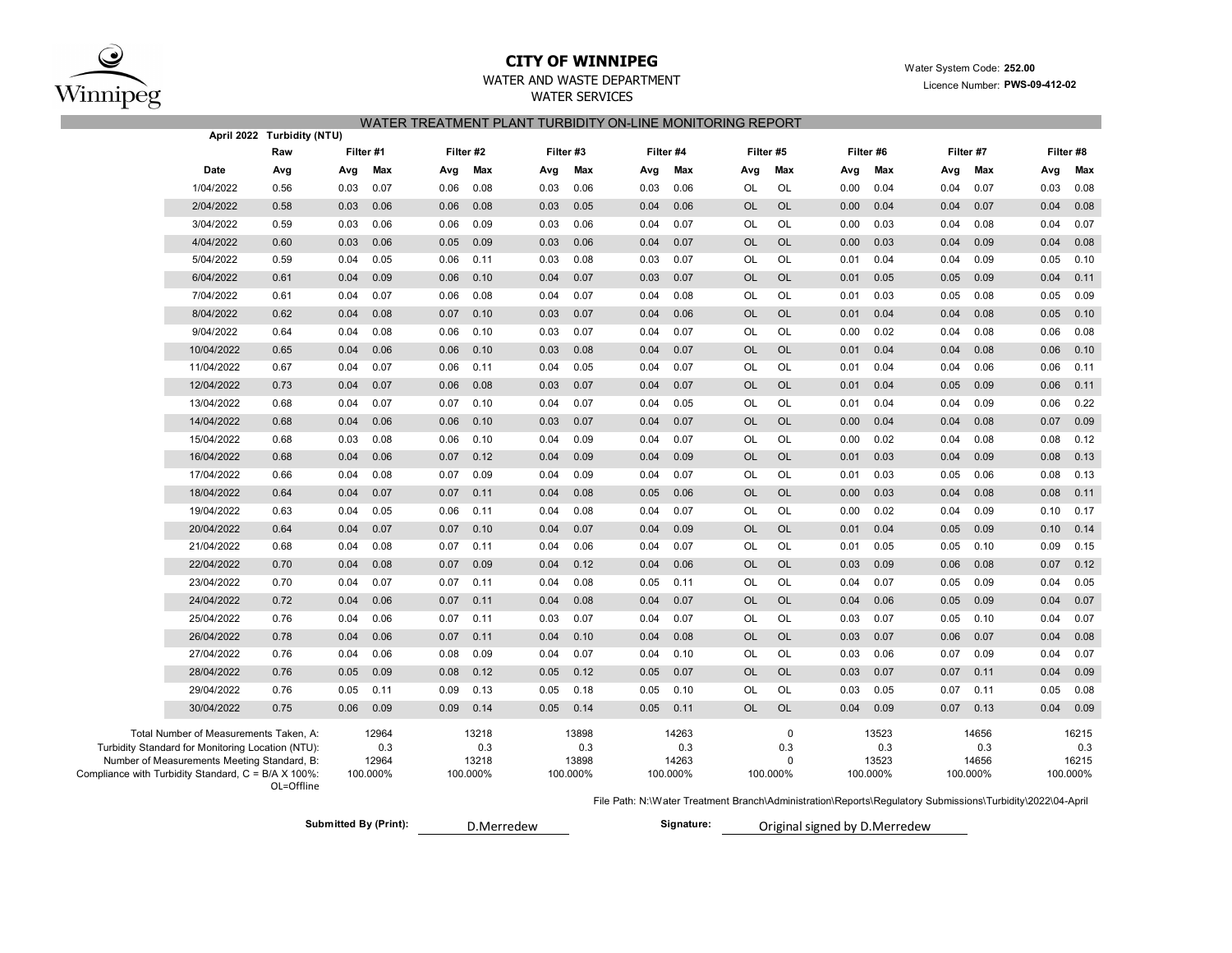

#### CITY OF WINNIPEG WATER AND WASTE DEPARTMENT ENVIRONMENTAL STANDARDS DIVISION

| WATER TREATMENT PLANT TURBIDITY GRAB MONITORING REPORT   |              |                  |      |          |                     |          |      |          |      |                        |      |          |      |          |                 |          |        |          |
|----------------------------------------------------------|--------------|------------------|------|----------|---------------------|----------|------|----------|------|------------------------|------|----------|------|----------|-----------------|----------|--------|----------|
| Water System Code: 252.00<br>Licence No. PWS-09-412-02   |              |                  |      |          |                     |          |      |          |      | <b>Turbidity (NTU)</b> |      |          |      |          |                 |          |        |          |
| <b>Date</b>                                              |              | <b>Raw Water</b> |      | Filter 1 | Filter <sub>2</sub> |          |      | Filter 3 |      | <b>Filter 4</b>        |      | Filter 5 |      | Filter 6 | <b>Filter 7</b> |          |        | Filter 8 |
|                                                          | Grab         | Analyser         | Grab | Analyser | Grab                | Analyser | Grab | Analyser | Grab | Analyser               | Grab | Analyser | Grab | Analyser | Grab            | Analyser | Grab   | Analyser |
| 01-Apr-2022                                              | 0.45         | 0.54             | 0.07 | 0.05     | 0.08                | 0.06     | 0.08 | 0.04     | 0.07 | 0.04                   | o/l  | o/l      | 0.08 | < 0.02   | 0.08            | 0.04     | 0.07   | 0.03     |
| 02-Apr-2022                                              | ns           | ns               | ns   | ns       | ns                  | ns       | ns   | ns       | ns   | ns                     | ns   | ns       | ns   | ns       | ns              | ns       | ns     | ns       |
| 03-Apr-2022                                              | ns           | ns               | ns   | ns       | ns                  | ns       | ns   | ns       | ns   | ns                     | ns   | ns       | ns   | ns       | ns              | ns       | ns     | ns       |
| 04-Apr-2022                                              | 0.48<br>0.57 |                  | 0.07 | 0.04     | 0.08                | 0.08     | 0.07 | 0.04     | 0.08 | 0.05                   | o/l  | o/l      | 0.08 | < 0.02   | 0.07            | 0.04     | 0.08   | 0.04     |
| 0.46<br>0.56<br>05-Apr-2022                              |              |                  | 0.07 | 0.05     | 0.07                | 0.07     | 0.08 | 0.04     | 0.09 | 0.07                   | o/l  | o/l      | 0.09 | < 0.02   | 0.07            | 0.04     | 0.09   | 0.05     |
| 0.49<br>0.57<br>06-Apr-2022                              |              |                  | 0.08 | 0.05     | 0.08                | 0.07     | 0.08 | 0.04     | 0.07 | 0.04                   | O/l  | o/l      | 0.11 | 0.02     | 0.08            | 0.04     | 0.09   | 0.06     |
| 0.46<br>07-Apr-2022<br>0.58                              |              |                  | 0.08 | 0.05     | 0.08                | 0.07     | 0.08 | 0.04     | 0.06 | 0.05                   | o/l  | o/l      | 0.09 | 0.02     | 0.08            | 0.04     | 0.07   | 0.05     |
| 0.47<br>08-Apr-2022<br>0.58                              |              |                  | 0.07 | 0.04     | 0.09                | 0.08     | 0.09 | 0.05     | 0.08 | 0.05                   | o/l  | o/l      | 0.08 | < 0.02   | 0.10            | 0.05     | 0.08   | 0.05     |
| 09-Apr-2022                                              | ns           | ns               | ns   | ns       | ns                  | ns       | ns   | ns       | ns   | ns                     | ns   | ns       | ns   | ns       | ns              | ns       | ns     | ns       |
| 10-Apr-2022                                              | ns           | ns               | ns   | ns       | ns                  | ns       | ns   | ns       | ns   | ns                     | ns   | ns       | ns   | ns       | ns              | ns       | ns     | ns       |
| 11-Apr-2022                                              | 0.50         | 0.64             | 0.07 | 0.05     | 0.07                | 0.07     | 0.08 | 0.05     | 0.06 | 0.04                   | o/l  | o/l      | 0.10 | 0.02     | 0.08            | 0.04     | 0.08   | 0.07     |
| 12-Apr-2022                                              | 0.53         | 0.65             | 0.10 | 0.08     | 0.08                | 0.08     | 0.09 | 0.05     | 0.07 | 0.04                   | o/l  | o/l      | 0.09 | 0.03     | 0.09            | 0.04     | 0.07   | 0.06     |
| 13-Apr-2022                                              | ns           | ns               | o/l  | o/l      | 0.24                | 0.07     | 0.11 | 0.06     | 0.13 | 0.04                   | o/l  | o/l      | 0.17 | < 0.02   | 0.11            | 0.05     | 0.12   | 0.07     |
| 14-Apr-2022                                              | 0.52         | 0.66             | 0.08 | 0.05     | 0.13                | 0.08     | 0.08 | 0.04     | 0.07 | 0.04                   | o/l  | o/l      | 0.07 | < 0.02   | 0.10            | 0.06     | < 0.05 | 0.07     |
| 15-Apr-2022                                              | ns           | ns               | ns   | ns       | ns                  | ns       | ns   | ns       | ns   | ns                     | ns   | ns       | ns   | ns       | ns              | ns       | ns     | ns       |
| 16-Apr-2022                                              | 0.46         | 0.69             | 0.07 | 0.05     | ns                  | ns       | ns   | ns       | ns   | ns                     | ns   | ns       | ns   | ns       | ns              | ns       | ns     | ns       |
| 17-Apr-2022                                              | ns           | ns               | ns   | ns       | ns                  | ns       | ns   | ns       | ns   | ns                     | ns   | ns       | ns   | ns       | ns              | ns       | ns     | ns       |
| 18-Apr-2022                                              | ns           | ns               | ns   | ns       | ns                  | ns       | ns   | ns       | ns   | ns                     | ns   | ns       | ns   | ns       | ns              | ns       | ns     | ns       |
| 19-Apr-2022                                              | 0.48         | 0.62             | 0.08 | 0.05     | 0.09                | 0.09     | 0.08 | 0.04     | 0.09 | 0.06                   | o/l  | o/l      | 0.08 | 0.02     | 0.08            | 0.04     | 0.09   | 0.09     |
| 20-Apr-2022                                              | 0.50         | 0.63             | 0.07 | 0.05     | 0.07                | 0.08     | 0.07 | 0.05     | 0.06 | 0.05                   | o/l  | o/l      | 0.08 | 0.02     | 0.07            | 0.04     | 0.10   | 0.12     |
| 21-Apr-2022                                              | 0.52         | 0.65             | 0.08 | 0.05     | 0.08                | 0.08     | 0.08 | 0.05     | 0.06 | 0.04                   | o/l  | o/l      | 0.09 | 0.02     | 0.08            | 0.05     | 0.09   | 0.12     |
| 22-Apr-2022                                              | 0.50         | 0.67             | 0.08 | 0.06     | 0.08                | 0.08     | 0.08 | 0.05     | 0.07 | 0.05                   | o/l  | o/l      | 0.09 | 0.02     | 0.08            | 0.05     | 0.07   | 0.10     |
| 23-Apr-2022                                              | ns           | ns               | ns   | ns       | ns                  | ns       | ns   | ns       | ns   | ns                     | ns   | ns       | ns   | ns       | ns              | ns       | ns     | ns       |
| 24-Apr-2022                                              | ns           | ns               | ns   | ns       | ns                  | ns       | ns   | ns       | ns   | ns                     | ns   | ns       | ns   | ns       | ns              | ns       | ns     | ns       |
| 25-Apr-2022                                              | 0.53         | 0.72             | 0.07 | 0.05     | 0.07                | 0.08     | 0.08 | 0.04     | 0.08 | 0.06                   | o/l  | o/l      | 0.09 | 0.05     | 0.07            | 0.05     | 0.09   | 0.05     |
| 26-Apr-2022                                              | 0.53         | 0.75             | 0.07 | 0.05     | 0.07                | 0.08     | 0.08 | 0.05     | 0.06 | 0.04                   | o/l  | o/l      | 0.10 | 0.07     | 0.07            | 0.05     | 0.07   | 0.03     |
| 27-Apr-2022                                              | 0.51         | 0.75             | 0.09 | 0.06     | 0.08                | 0.08     | 0.09 | 0.06     | 0.07 | 0.05                   | o/l  | o/l      | 0.07 | 0.04     | 0.08            | 0.06     | 0.07   | 0.03     |
| 28-Apr-2022                                              | 0.52         | 0.74             | 0.07 | 0.05     | 0.09                | 0.10     | 0.09 | 0.07     | 0.08 | 0.06                   | o/l  | o/l      | 0.07 | 0.04     | 0.09            | 0.09     | 0.07   | 0.03     |
| 29-Apr-2022                                              | 0.52         | 0.73             | 0.08 | 0.05     | 0.12                | 0.12     | 0.08 | 0.05     | 0.08 | 0.06                   | o/l  | o/l      | 0.08 | 0.04     | 0.10            | 0.09     | 0.08   | 0.04     |
| 30-Apr-2022                                              | ns           | ns               | ns   | ns       | ns                  | ns       | ns   | ns       | ns   | ns                     | ns   | ns       | ns   | ns       | ns              | ns       | ns     |          |
| Total number of measurements taken, A:                   |              | 19               |      | 19       |                     | 19       |      | 19       |      | $\Omega$               |      | 19       |      | 19       |                 | 19       |        |          |
| <b>Turbidity Standard for Monitoring Location (NTU):</b> | 0.30         |                  | 0.30 |          | 0.30                |          | 0.30 |          | 0.30 |                        | 0.30 |          | 0.30 |          | 0.30            |          |        |          |
| Number of measurements meeting standard, B:              |              | 19               |      | 19       |                     | 19       |      | 19       |      | $\Omega$               |      | 19       |      | 19       |                 | 19       |        |          |
| Compliance with Turbidity Standard, C= B/A X 100%:       |              | 100%             |      | 100%     |                     | 100%     |      | 100%     |      |                        |      | 100%     |      | 100%     |                 | 100%     |        |          |

na: not analyzed nr: no result ns: no sample o/l: offline im: instrument maintenance

**Comments:**

**Report Date:**

2-May-2022

Filter 5 was taken offline for maintenance on March 25 at 6:36 pm. April 16 grab samples exceeded hold time for turbidity analysis.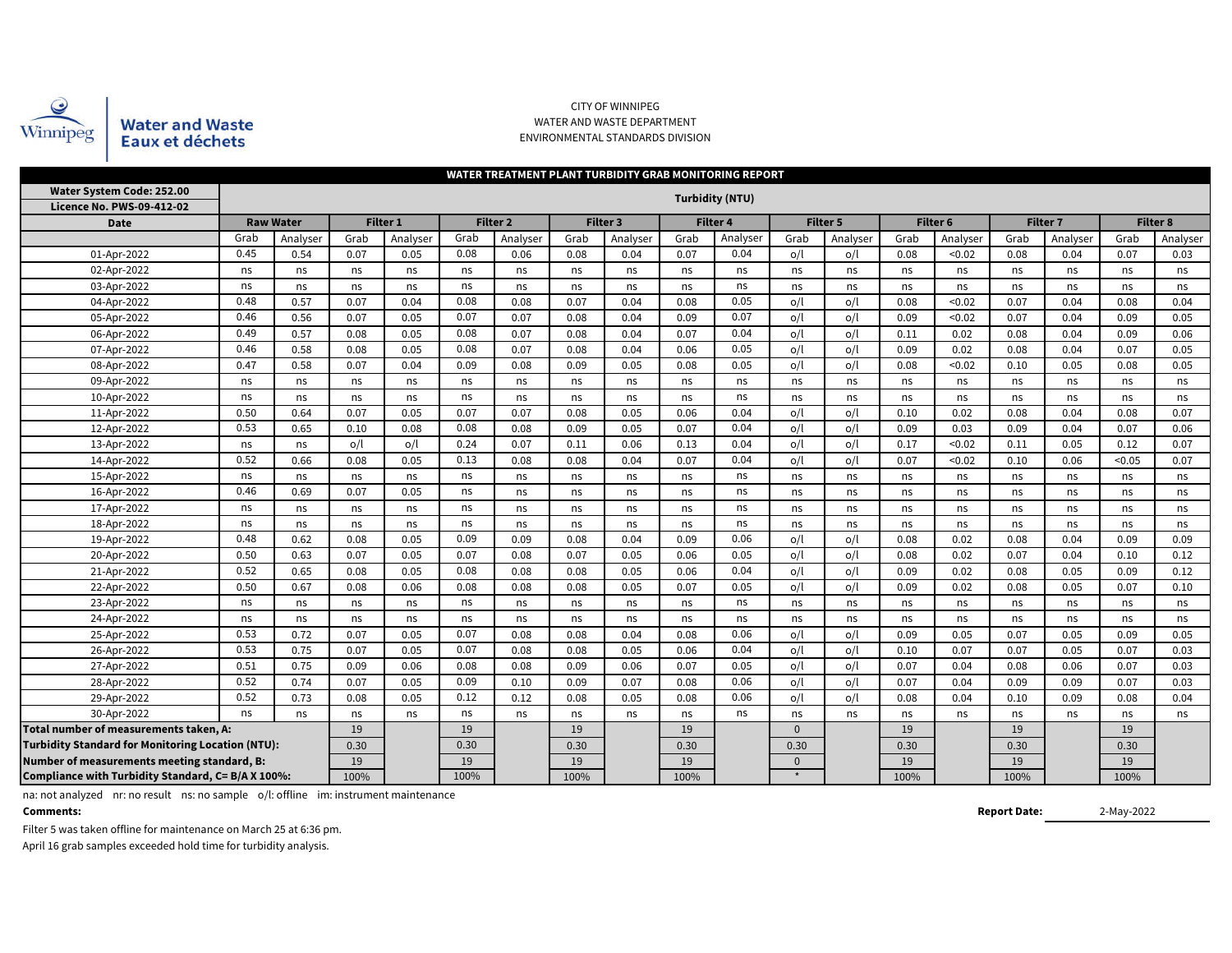

**City Of Winnipeg**

Water and Waste Department Water Services

WATER TREATMENT PLANT FREE CHLORINE ON-LINE MONITORING REPORT

Deacon Booster Pumping Station

| Water System Code:     |
|------------------------|
| Licence Number:        |
| <b>Report Created:</b> |

Water System Code: **252.00** Licence Number: **PWS-09-412-02**

01 May 2022 **Report Period: April 2022** 

|                                             | <b>BRANCH1</b> | [mg/L]  | <b>BRANCH 2</b><br>[mg/L] |         |  |  |  |  |
|---------------------------------------------|----------------|---------|---------------------------|---------|--|--|--|--|
| Date                                        | Average        | Minimum | Average                   | Minimum |  |  |  |  |
| 01/04/2022                                  | 1.26           | 1.12    | 1.28                      | 1.17    |  |  |  |  |
| 02/04/2022                                  | 1.33           | 1.28    | 1.34                      | 1.27    |  |  |  |  |
| 03/04/2022                                  | 1.36           | 1.30    | 1.32                      | 1.24    |  |  |  |  |
| 04/04/2022                                  | 1.40           | 1.34    | 1.35                      | 1.28    |  |  |  |  |
| 05/04/2022                                  | 1.36           | 1.28    | 1.30                      | 1.21    |  |  |  |  |
| 06/04/2022                                  | 1.28           | 1.19    | 1.23                      | 1.16    |  |  |  |  |
| 07/04/2022                                  | 1.30           | 1.25    | 1.27                      | 1.22    |  |  |  |  |
| 08/04/2022                                  | 1.31           | 1.24    | 1.29                      | 1.22    |  |  |  |  |
| 09/04/2022                                  | 1.34           | 1.28    | 1.33                      | 1.27    |  |  |  |  |
| 10/04/2022                                  | 1.35           | 1.26    | 1.37                      | 1.33    |  |  |  |  |
| 11/04/2022                                  | 1.29           | 1.17    | 1.33                      | 1.23    |  |  |  |  |
| 12/04/2022                                  | 1.31           | 1.21    | 1.36                      | 1.27    |  |  |  |  |
| 13/04/2022                                  | 1.32           | 1.25    | 1.39                      | 1.33    |  |  |  |  |
| 14/04/2022                                  | 1.33           | 1.22    | 1.38                      | 1.28    |  |  |  |  |
| 15/04/2022                                  | 1.26           | 1.20    | 1.29                      | 1.23    |  |  |  |  |
| 16/04/2022                                  | 1.25           | 1.19    | 1.27                      | 1.23    |  |  |  |  |
| 17/04/2022                                  | 1.24           | 1.20    | 1.28                      | 1.24    |  |  |  |  |
| 18/04/2022                                  | 1.23           | 1.18    | 1.30                      | 1.25    |  |  |  |  |
| 19/04/2022                                  | 1.23           | 1.18    | 1.28                      | 1.23    |  |  |  |  |
| 20/04/2022                                  | 1.22           | 1.17    | 1.26                      | 1.21    |  |  |  |  |
| 21/04/2022                                  | 1.20           | 1.15    | 1.25                      | 1.20    |  |  |  |  |
| 22/04/2022                                  | 1.19           | 1.14    | 1.20                      | 1.14    |  |  |  |  |
| 23/04/2022                                  | 1.24           | 1.19    | 1.25                      | 1.20    |  |  |  |  |
| 24/04/2022                                  | 1.24           | 1.18    | 1.28                      | 1.23    |  |  |  |  |
| 25/04/2022                                  | 1.19           | 1.11    | 1.24                      | 1.19    |  |  |  |  |
| 26/04/2022                                  | 1.13           | 1.06    | 1.21                      | 1.14    |  |  |  |  |
| 27/04/2022                                  | 1.10           | 0.92    | 1.17                      | 1.03    |  |  |  |  |
| 28/04/2022                                  | 1.15           | 1.04    | 1.20                      | 1.12    |  |  |  |  |
| 29/04/2022                                  | 1.16           | 1.05    | 1.18                      | 1.13    |  |  |  |  |
| 30/04/2022                                  | 1.21           | 1.16    | 1.19                      | 1.14    |  |  |  |  |
|                                             |                |         |                           |         |  |  |  |  |
| Total Number of Measurements, A:            |                | 20881   |                           | 20881   |  |  |  |  |
| Minimum Free Chlorine Standard:             |                | 0.5     |                           | 0.5     |  |  |  |  |
| Number of Measurements Meeting Standard, B: |                | 20881   |                           | 20881   |  |  |  |  |
| COMPLIANCE, $C = B/A \times 100\%$ :        |                | 100.00  |                           | 100.00  |  |  |  |  |

File Path: N:\Water Treatment Branch\Administration\Reports\Regulatory Submissions\Chlorine\2022\04-April

Submitted By (Print): D.Merredew

Signature: Original signed by D.Merredew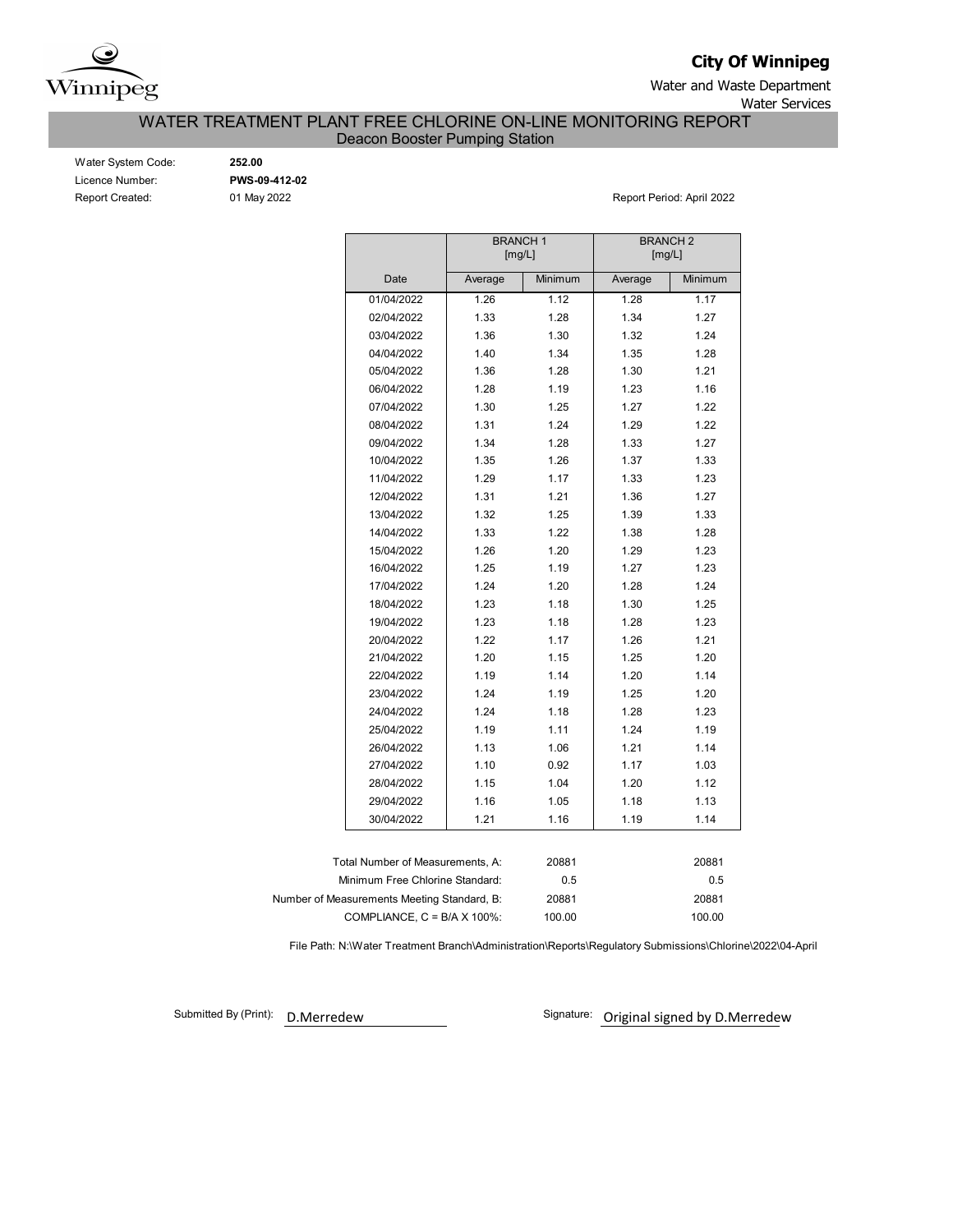

### CITY OF WINNIPEG WATER AND WASTE DEPARTMENT ENVIRONMENTAL STANDARDS DIVISION

| WATER TREATMENT PLANT CHLORINE GRAB MONITORING REPORT         |          |                                                |                                 |          |                                                |                                 |  |  |  |  |  |  |  |
|---------------------------------------------------------------|----------|------------------------------------------------|---------------------------------|----------|------------------------------------------------|---------------------------------|--|--|--|--|--|--|--|
| Water System Code: 252.00<br><b>Licence No. PWS-09-412-02</b> |          | <b>Deacon Booster Pumping Station Branch 1</b> |                                 |          | <b>Deacon Booster Pumping Station Branch 2</b> |                                 |  |  |  |  |  |  |  |
| <b>Date</b>                                                   |          | Free Chlorine (mg/L)                           | <b>Total Chlorine</b><br>(mg/L) |          | Free Chlorine (mg/L)                           | <b>Total Chlorine</b><br>(mg/L) |  |  |  |  |  |  |  |
|                                                               | Analyser | Grab                                           | Grab                            | Analyser | Grab                                           | Grab                            |  |  |  |  |  |  |  |
| 01-Apr-2022                                                   | 1.29     | 1.31                                           | 1.55                            | 1.33     | 1.35                                           | 1.56                            |  |  |  |  |  |  |  |
| 02-Apr-2022                                                   | ns       | ns                                             | ns                              | ns       | ns                                             | ns                              |  |  |  |  |  |  |  |
| 03-Apr-2022                                                   | ns       | ns                                             | ns                              | ns       | ns                                             | ns                              |  |  |  |  |  |  |  |
| 04-Apr-2022                                                   | 1.44     | 1.35                                           | 1.57                            | 1.39     | 1.39                                           | 1.62                            |  |  |  |  |  |  |  |
| 05-Apr-2022                                                   | 1.39     | 1.26                                           | 1.53                            | 1.30     | 1.39                                           | 1.55                            |  |  |  |  |  |  |  |
| 06-Apr-2022                                                   | 1.28     | 1.23                                           | 1.43                            | 1.22     | 1.35                                           | 1.54                            |  |  |  |  |  |  |  |
| 07-Apr-2022                                                   | 1.30     | 1.30                                           | 1.54                            | 1.28     | 1.34                                           | 1.54                            |  |  |  |  |  |  |  |
| 08-Apr-2022                                                   | 1.31     | 1.34                                           | 1.59                            | 1.31     | 1.33                                           | 1.50                            |  |  |  |  |  |  |  |
| 09-Apr-2022                                                   | ns       | ns                                             | ns                              | ns       | ns                                             | ns                              |  |  |  |  |  |  |  |
| 10-Apr-2022                                                   | ns       | ns                                             | ns                              | ns       | ns                                             | ns                              |  |  |  |  |  |  |  |
| 11-Apr-2022                                                   | 1.31     | 1.31                                           | 1.51                            | 1.35     | 1.34                                           | 1.61                            |  |  |  |  |  |  |  |
| 12-Apr-2022                                                   | 1.33     | 1.33                                           | 1.52                            | 1.38     | 1.37                                           | 1.55                            |  |  |  |  |  |  |  |
| 13-Apr-2022                                                   | 1.31     | 1.32                                           | 1.55                            | 1.40     | 1.28                                           | 1.50                            |  |  |  |  |  |  |  |
| 14-Apr-2022                                                   | 1.39     | 1.31                                           | 1.46                            | 1.41     | 1.40                                           | 1.56                            |  |  |  |  |  |  |  |
| 15-Apr-2022                                                   | ns       | ns                                             | ns                              | ns       | ns                                             | ns                              |  |  |  |  |  |  |  |
| 16-Apr-2022                                                   | ns       | ns                                             | ns                              | ns       | ns                                             | ns                              |  |  |  |  |  |  |  |
| 17-Apr-2022                                                   | ns       | ns                                             | ns                              | ns       | ns                                             | ns                              |  |  |  |  |  |  |  |
| 18-Apr-2022                                                   | ns       | ns                                             | ns                              | ns       | ns                                             | ns                              |  |  |  |  |  |  |  |
| 19-Apr-2022                                                   | 1.24     | 1.23                                           | 1.44                            | 1.28     | 1.31                                           | 1.50                            |  |  |  |  |  |  |  |
| 20-Apr-2022                                                   | 1.26     | 1.28                                           | 1.44                            | 1.28     | 1.30                                           | 1.48                            |  |  |  |  |  |  |  |
| $21$ -Apr-2022                                                | 1.20     | 1.20                                           | 1.41                            | 1.26     | 1.29                                           | 1.45                            |  |  |  |  |  |  |  |
| 22-Apr-2022                                                   | 1.19     | 1.17                                           | 1.40                            | 1.20     | 1.30                                           | 1.50                            |  |  |  |  |  |  |  |
| 23-Apr-2022                                                   | ns       | ns                                             | ns                              | ns       | ns                                             | ns                              |  |  |  |  |  |  |  |
| 24-Apr-2022                                                   | ns       | ns                                             | ns                              | ns       | ns                                             | ns                              |  |  |  |  |  |  |  |
| 25-Apr-2022                                                   | 1.21     | 1.21                                           | 1.41                            | 1.26     | 1.28                                           | 1.50                            |  |  |  |  |  |  |  |
| 26-Apr-2022                                                   | 1.18     | 1.18                                           | 1.38                            | 1.23     | 1.23                                           | 1.45                            |  |  |  |  |  |  |  |
| 27-Apr-2022                                                   | 1.09     | 1.12                                           | 1.33                            | 1.20     | 1.24                                           | 1.41                            |  |  |  |  |  |  |  |
| 28-Apr-2022                                                   | 1.14     | 1.12                                           | 1.34                            | 1.16     | 1.21                                           | 1.42                            |  |  |  |  |  |  |  |
| 29-Apr-2022                                                   | 1.11     | 1.13                                           | 1.30                            | 1.20     | 1.23                                           | 1.41                            |  |  |  |  |  |  |  |
| 30-Apr-2022                                                   | ns       | ns                                             | ns                              | ns       | ns                                             | ns                              |  |  |  |  |  |  |  |
| Total number of measurements taken, A:                        |          | 19                                             |                                 |          | 19                                             |                                 |  |  |  |  |  |  |  |
| Chlorine Standard for Monitoring Location (mg/L):             |          | 0.50                                           |                                 |          | 0.50                                           |                                 |  |  |  |  |  |  |  |
| Number of measurements meeting standard, B:                   |          | 19                                             |                                 |          | 19                                             |                                 |  |  |  |  |  |  |  |
| Compliance with Chlorine Standard, C= B/A X 100%:             |          | 100%                                           |                                 |          | 100%                                           |                                 |  |  |  |  |  |  |  |

na: not analyzed nr: no result ns: no sample o/l: offline im: instrument maintenance

**Comments:**

2-May-2022 **Report Date:**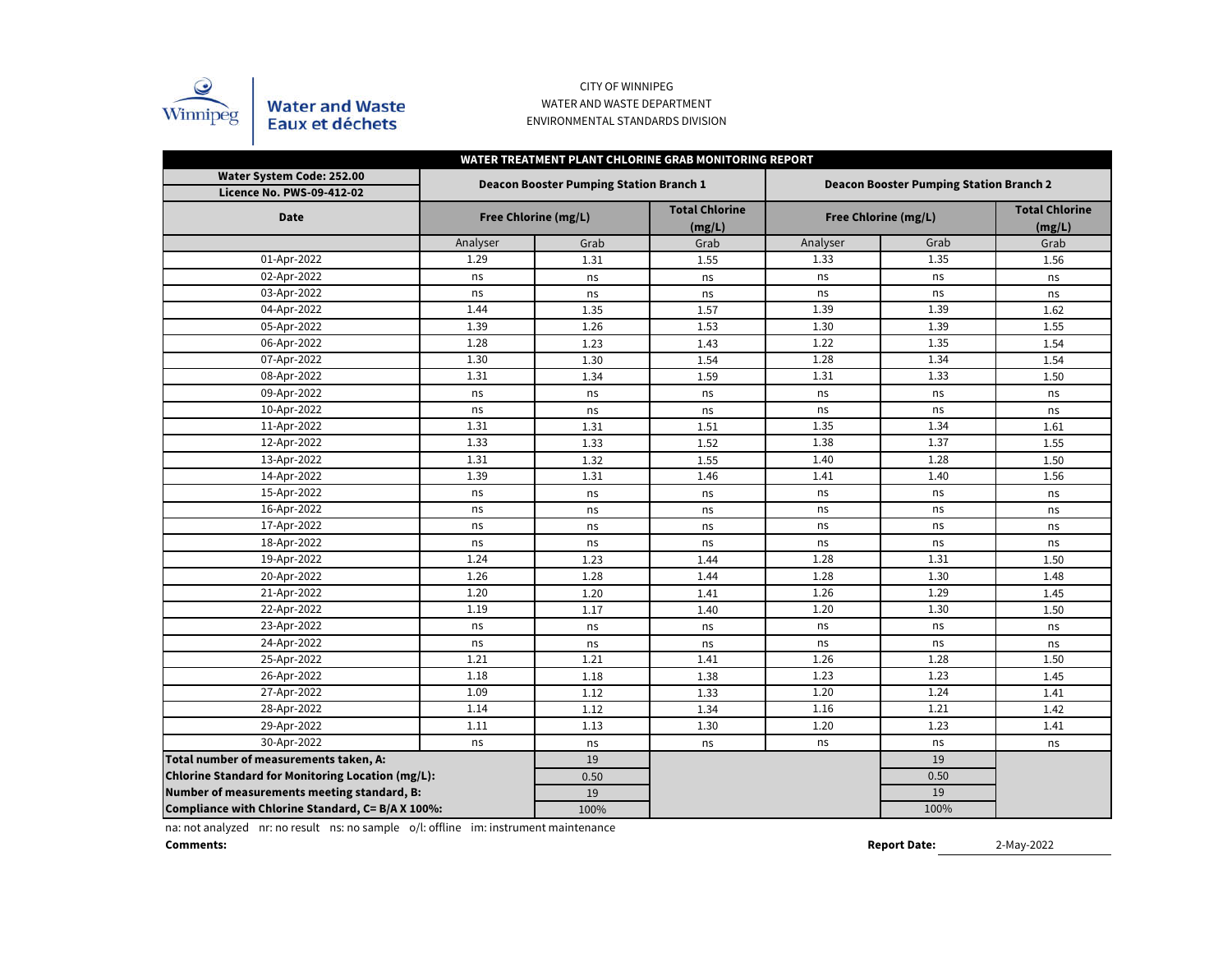

# **CITY OF WINNIPEG**

WATER AND WASTE DEPARTMENT Water System Code: **252.00** WATER SERVICES **EXAMPLE SERVICES Licence Number: PWS-09-412-02** 

WATER TREATMENT PLANT UV REPORT

Report Period: **April 2022** Report Created: **Sunday, May 01, 2022**

|                   |           | <b>UVR-D100A</b>  |        |        |                  | <b>UVR-D200A</b>  |         |         |           | <b>UVR-D300A</b>  |              |         | <b>UVR-D400A</b> |                   |      |       | <b>UVR-D500A</b> |                   |         |         |           | <b>UVR-D600A</b>  |      |       |                   | % Volume |         |         |                   |
|-------------------|-----------|-------------------|--------|--------|------------------|-------------------|---------|---------|-----------|-------------------|--------------|---------|------------------|-------------------|------|-------|------------------|-------------------|---------|---------|-----------|-------------------|------|-------|-------------------|----------|---------|---------|-------------------|
| Date              |           | Water Volume [ML] |        |        |                  | Water Volume [ML] |         |         |           | Water Volume [ML] |              |         |                  | Water Volume [ML] |      |       |                  | Water Volume [ML] |         |         |           | Water Volume [ML] |      |       | Water Volume [ML] |          |         |         | <b>Treated To</b> |
|                   | Untreated | Below             | To     | Total  | <b>Jntreated</b> | <b>Below</b>      | To      | Total   | Untreated | Below             | To           | Total   | Intreated        | <b>Below</b>      | To   | Total | Untreated        | <b>Below</b>      | To      | Total   | Jntreated | Below             | To   | Total | Untreated         | Below    | To      | Total   | Dose              |
| 01/04/202         | 0.00      | 0.00              | 0.00   | 0.00   | 0.00             | 0.00              | 85.00   | 85.00   | 0.00      | 0.00              | 51.29        | 51.29   | 0.00             | 0.00              | 0.00 | 0.00  | 0.00             | 0.00              | 78.67   | 78.6    | 0.00      | 0.00              | 0.00 | 0.00  | 0.00              | 0.00     | 214.96  | 214.96  | 100.00            |
| 02/04/2022        | 0.00      | 0.00              | 0.00   | 0.00   | 0.00             | 0.00              | 81.61   | 81.6'   | 0.00      | 0.00              | 48.61        | 48.6    | 0.00             | 0.00              | 0.00 | 0.00  | 0.00             | 0.00              | 74.76   | 74.7    | 0.00      | 0.00              | 0.00 | 0.00  | 0.00              | 0.00     | 204.98  | 204.98  | 100.00            |
| 03/04/202         | 0.00      | 0.00              | 0.00   | 0.00   | 0.00             | 0.00              | 79.73   | 79.7    | 0.00      | 0.00              | 47.40        | 47.40   | 0.00             | 0.00              | 0.00 | 0.00  | 0.00             | 0.00              | 72.86   | 72.86   | 0.00      | 0.00              | 0.00 | 0.00  | 0.00              | 0.00     | 199.99  | 199.99  | 100.00            |
| 04/04/2022        | 0.00      | 0.00              | 0.00   | 0.00   | 0.00             | 0.00              | 79.81   | 79.8    | 0.00      | 0.00              | 47.36        | 47.36   | 0.00             | 0.00              | 0.00 | 0.00  | 0.00             | 0.00              | 72.76   | 72.7    | 0.00      | 0.00              | 0.00 | 0.00  | 0.00              | 0.00     | 199.93  | 199.93  | 100.00            |
| 05/04/202         | 0.00      | 0.00              | 0.00   | 0.00   | 0.00             | 0.00              | 79.54   | 79.54   | 0.00      | 0.00              | 47.00        | 47.0    | 0.00             | 0.00              | 0.00 | 0.00  | 0.00             | 0.00              | 72.32   | 72.3    | 0.00      | 0.00              | 0.00 | 0.00  | 0.00              | 0.00     | 198.87  | 198.8   | 100.00            |
| 06/04/202         | 0.00      | 0.00              | 0.00   | 0.00   | 0.00             | 0.00              | 77.64   | 77.64   | 0.00      | 0.00              | 45.41        | 45.4    | 0.00             | 0.00              | 0.00 | 0.00  | 0.00             | 0.00              | 70.37   | 70.3    | 0.00      | 0.00              | 0.00 | 0.00  | 0.00              | 0.00     | 193.42  | 193.42  | 100.00            |
| 07/04/202         | 0.00      | 0.00              | 0.00   | 0.00   | 0.00             | 0.00              | 75.11   | 75.1    | 0.00      | 0.00              | 42.77        | 42.7    | 0.00             | 0.00              | 0.00 | 0.00  | 0.00             | 0.00              | 67.12   | 67.1    | 0.00      | 0.00              | 0.00 | 0.00  | 0.00              | 0.00     | 185.00  | 185.00  | 100.00            |
| 08/04/202         | 0.00      | 0.00              | 0.00   | 0.00   | 0.00             | 0.00              | 75.18   | 75.18   | 0.00      | 0.00              | 42.79        | 42.79   | 0.00             | 0.00              | 0.00 | 0.00  | 0.00             | 0.00              | 67.04   | 67.0    | 0.00      | 0.00              | 0.00 | 0.00  | 0.00              | 0.00     | 185.00  | 185.00  | 100.00            |
| 09/04/202         | 0.00      | 0.00              | 0.00   | 0.00   | 0.00             | 0.00              | 75.25   | 75.2    | 0.00      | 0.00              | 42.82        | 42.82   | 0.00             | 0.00              | 0.00 | 0.00  | 0.00             | 0.05              | 66.91   | 66.96   | 0.00      | 0.00              | 0.00 | 0.00  | 0.00              | 0.05     | 184.98  | 185.03  | 99.97             |
| 10/04/202         | 0.00      | 0.05              | 35.60  | 35.65  | 0.00             | 0.00              | 36.87   | 36.8    | 0.00      | 0.00              | 44.29        | 44.29   | 0.00             | 0.00              | 0.00 | 0.00  | 0.00             | 0.00              | 68.18   | 68.1    | 0.00      | 0.00              | 0.00 | 0.00  | 0.00              | 0.05     | 184.94  | 184.99  | 99.97             |
| 11/04/202         | 0.00      | 0.10              | 69.65  | 69.75  | 0.00             | 0.00              | 0.00    | 0.00    | 0.00      | 0.00              | 45.95        | 45.95   | 0.00             | 0.00              | 0.00 | 0.00  | 0.00             | 0.05              | 69.24   | 69.29   | 0.00      | 0.00              | 0.00 | 0.00  | 0.00              | 0.15     | 184.84  | 184.99  | 99.92             |
| 12/04/202         | 0.00      | 0.40              | 63.95  | 64.35  | 0.00             | 0.00              | 0.00    | 0.00    | 0.00      | 0.00              | 52.65        | 52.6    | 0.00             | 0.00              | 0.00 | 0.00  | 0.00             | 0.00              | 67.98   | 67.98   | 0.00      | 0.00              | 0.00 | 0.00  | 0.00              | 0.40     | 184.58  | 184.98  | 99.78             |
| 13/04/202         | 0.00      | 0.20              | 58.32  | 58.52  | 0.00             | 0.00              | 0.00    | 0.00    | 0.00      | 0.04              | 59.98        | 60.02   | 0.00             | 0.00              | 0.00 | 0.00  | 0.00             | 0.00              | 66.47   | 66.47   | 0.00      | 0.00              | 0.00 | 0.00  | 0.00              | 0.25     | 184.77  | 185.02  | 99.87             |
| 14/04/202         | 0.00      | 0.32              | 58.15  | 58.4   | 0.00             | 0.00              | 0.00    | 0.00    | 0.00      | 0.17              | 59.93        | 60.10   | 0.00             | 0.00              | 0.00 | 0.00  | 0.00             | 0.00              | 66.44   | 66.4    | 0.00      | 0.00              | 0.00 | 0.00  | 0.00              | 0.49     | 184.52  | 185.0   | 99.73             |
| 15/04/202         | 0.00      | 0.12              | 57.01  | 57.13  | 0.00             | 0.00              | 0.00    | 0.00    | 0.00      | 0.04              | 59.20        | 59.24   | 0.00             | 0.00              | 0.00 | 0.00  | 0.00             | 0.14              | 64.88   | 65.02   | 0.00      | 0.00              | 0.00 | 0.00  | 0.00              | 0.30     | 181.10  | 181.40  | 99.84             |
| 16/04/2022        | 0.00      | 0.29              | 53.11  | 53.40  | 0.00             | 0.00              | 0.00    | 0.00    | 0.00      | 0.20              | 56.25        | 56.45   | 0.00             | 0.00              | 0.00 | 0.00  | 0.00             | 0.04              | 61.12   | 61.1    | 0.00      | 0.00              | 0.00 | 0.00  | 0.00              | 0.54     | 170.48  | 171.02  | 99.69             |
| 17/04/202         | 0.00      | 0.15              | 52.17  | 52.32  | 0.00             | 0.00              | 0.00    | 0.00    | 0.00      | 0.23              | 55.44        | 55.68   | 0.00             | 0.00              | 0.00 | 0.00  | 0.00             | 0.00              | 60.02   | 60.0    | 0.00      | 0.00              | 0.00 | 0.00  | 0.00              | 0.38     | 167.64  | 168.0   | 99.77             |
| 18/04/2022        | 0.00      | 0.18              | 52.59  | 52.77  | 0.00             | 0.00              | 0.00    | 0.00    | 0.00      | 0.28              | 55.81        | 56.09   | 0.00             | 0.00              | 0.00 | 0.00  | 0.00             | 0.00              | 60.56   | 60.56   | 0.00      | 0.00              | 0.00 | 0.00  | 0.00              | 0.46     | 168.96  | 169.43  | 99.73             |
| 19/04/202         | 0.00      | 0.23              | 55.91  | 56.14  | 0.00             | 0.00              | 0.00    | 0.00    | 0.00      | 0.12              | 58.26        | 58.39   | 0.00             | 0.00              | 0.00 | 0.00  | 0.00             | 0.05              | 63.99   | 64.04   | 0.00      | 0.00              | 0.00 | 0.00  | 0.00              | 0.40     | 178.17  | 178.57  | 99.78             |
| 20/04/2022        | 0.00      | 0.12              | 57.35  | 57.47  | 0.00             | 0.00              | 0.00    | 0.00    | 0.00      | 0.57              | 58.61        | 59.18   | 0.00             | 0.00              | 0.00 | 0.00  | 0.00             | 0.05              | 65.32   | 65.3    | 0.00      | 0.00              | 0.00 | 0.00  | 0.00              | 0.74     | 181.28  | 182.02  | 99.59             |
| 21/04/2022        | 0.00      | 0.20              | 57.34  | 57.54  | 0.00             | 0.00              | 0.00    | 0.00    | 0.00      | 0.25              | 58.85        | 59.10   | 0.00             | 0.00              | 0.00 | 0.00  | 0.00             | 0.05              | 65.29   | 65.3    | 0.00      | 0.00              | 0.00 | 0.00  | 0.00              | 0.49     | 181.48  | 181.97  | 99.73             |
| 22/04/202         | 0.00      | 0.04              | 57.50  | 57.54  | 0.00             | 0.00              | 0.00    | 0.00    | 0.00      | 0.58              | 58.53        | 59.1    | 0.00             | 0.00              | 0.00 | 0.00  | 0.00             | 0.00              | 65.35   | 65.35   | 0.00      | 0.00              | 0.00 | 0.00  | 0.00              | 0.62     | 181.38  | 182.00  | 99.66             |
| 23/04/202         | 0.00      | 0.04              | 57.57  | 57.6   | 0.00             | 0.00              | 0.00    | 0.00    | 0.00      | 0.21              | 58.86        | 59.0    | 0.00             | 0.00              | 0.00 | 0.00  | 0.00             | 0.05              | 65.29   | 65.3    | 0.00      | 0.00              | 0.00 | 0.00  | 0.00              | 0.29     | 181.72  | 182.0   | 99.84             |
| 24/04/202         | 0.00      | 0.00              | 57.50  | 57.50  | 0.00             | 0.00              | 0.00    | 0.00    | 0.00      | 0.53              | 58.63        | 59.1    | 0.00             | 0.00              | 0.00 | 0.00  | 0.00             | 0.05              | 65.29   | 65.3    | 0.00      | 0.00              | 0.00 | 0.00  | 0.00              | 0.58     | 181.43  | 182.0   | 99.68             |
| 25/04/2022        | 0.00      | 0.16              | 57.23  | 57.39  | 0.00             | 0.00              | 0.00    | 0.00    | 0.00      | 0.12              | 59.20        | 59.32   | 0.00             | 0.00              | 0.00 | 0.00  | 0.00             | 0.09              | 65.17   | 65.26   | 0.00      | 0.00              | 0.00 | 0.00  | 0.00              | 0.38     | 181.60  | 181.98  | 99.79             |
| 26/04/202         | 0.00      | 0.00              | 24.35  | 24.35  | 0.00             | 0.00              | 36.80   | 36.80   | 0.00      | 0.33              | 56.81        | 57.13   | 0.00             | 0.00              | 0.00 | 0.00  | 0.00             | 0.09              | 65.62   | 65.7    | 0.00      | 0.00              | 0.00 | 0.00  | 0.00              | 0.42     | 183.58  | 184.00  | 99.77             |
| 27/04/202         | 0.00      | 0.00              | 0.00   | 0.00   | 0.00             | 0.00              | 64.91   | 64.9    | 0.00      | 0.36              | 53.96        | 54.32   | 0.00             | 0.00              | 0.00 | 0.00  | 0.00             | 0.09              | 66.67   | 66.7    | 0.00      | 0.00              | 0.00 | 0.00  | 0.00              | 0.45     | 185.54  | 185.99  | 99.76             |
| 28/04/2022        | 0.00      | 0.00              | 0.00   | 0.00   | 0.00             | 0.00              | 64.16   | 64.1    | 0.00      | 0.08              | 54.09        | 54.1    | 0.00             | 0.00              | 0.00 | 0.00  | 0.00             | 0.14              | 66.01   | 66.1    | 0.00      | 0.00              | 0.00 | 0.00  | 0.00              | 0.22     | 184.25  | 184.47  | 99.88             |
| 29/04/202         | 0.00      | 0.00              | 0.00   | 0.00   | 0.00             | 0.00              | 63.21   | 63.2    | 0.00      | 0.23              | 52.70        | 52.93   | 0.00             | 0.00              | 0.00 | 0.00  | 0.00             | 0.00              | 64.95   | 64.95   | 0.00      | 0.00              | 0.00 | 0.00  | 0.00              | 0.23     | 180.86  | 181.09  | 99.87             |
| 30/04/202         | 0.00      | 0.00              | 0.00   | 0.00   | 0.00             | 0.00              | 61.43   | 61.4    | 0.00      | 0.07              | 50.84        | 50.92   | 0.00             | 0.00              | 0.00 | 0.00  | 0.00             | 0.04              | 62.90   | 62.94   | 0.00      | 0.00              | 0.00 | 0.00  | 0.00              | 0.12     | 175.17  | 175.28  | 99.93             |
| <b>Total [ML]</b> | 0.00      | 2.60              | 925.30 | 927.91 | 0.00             | 0.00              | 1036.26 | 1036.26 | 0.00      |                   | 4.42 1584.29 | 1588.71 | 0.00             | 0.00              | 0.00 | 0.00  | 0.00             | 0.97              | 2009.55 | 2010.52 | 0.00      | 0.00              | 0.00 | 0.00  | 0.00              | 7.99     | 5555.41 | 5563.40 |                   |

**Water Volume [%]:**

Untreated: 0.00 %

Below Dose 0.14 %<br>To Dose 99.86 % To Dose

**Notes:** 1. UV Comparative Dose: 18.1 mj/cm²

**Submitted By (Print): \_\_\_\_D.Merredew\_\_\_\_\_\_\_\_\_\_\_\_\_\_\_\_\_\_\_\_\_ Signature: \_\_\_\_Original signed D.Merredew\_\_\_\_\_\_\_\_\_\_\_\_\_\_** Page1 of 2